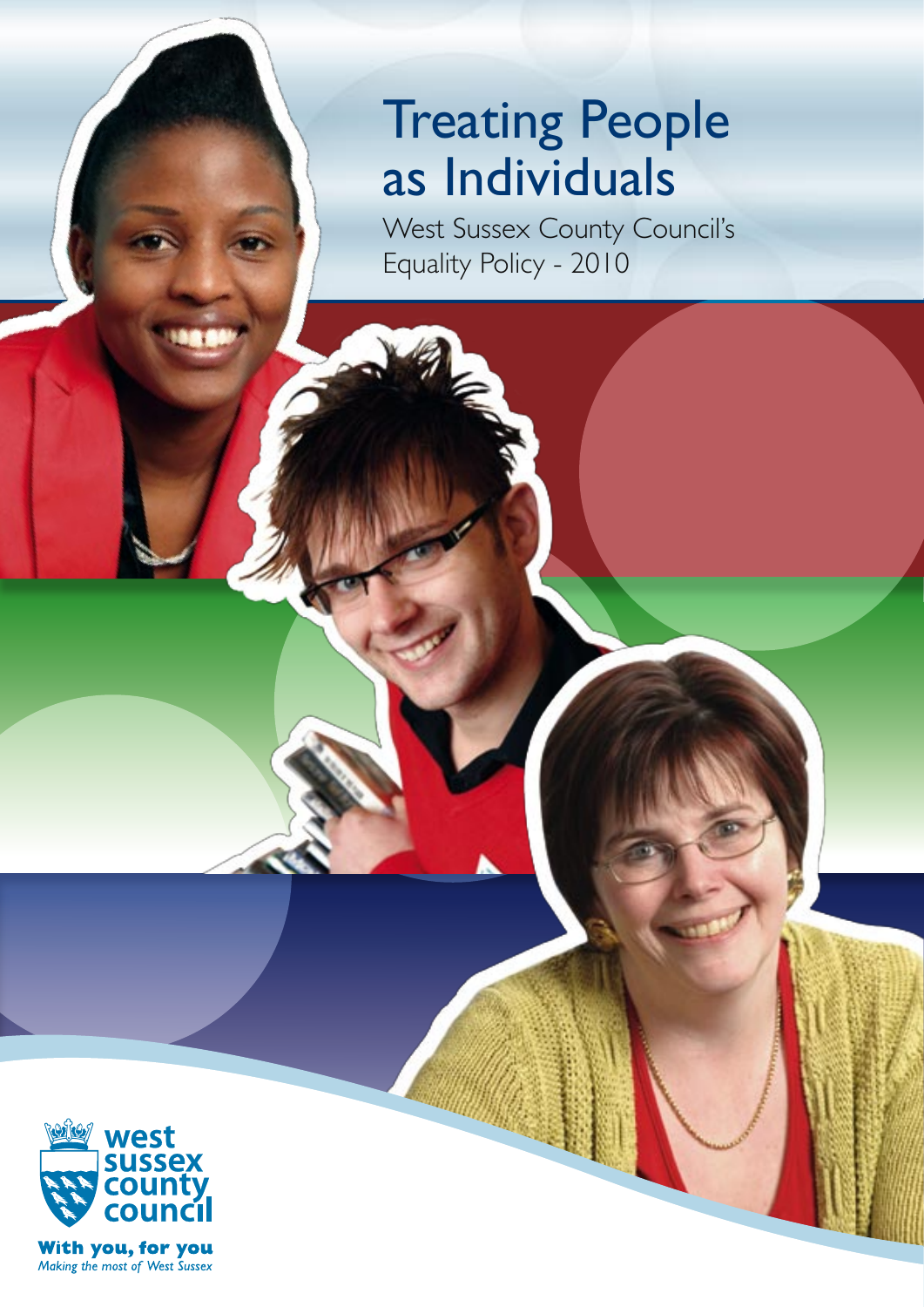### **CONTENTS**

|  | 6. The County Council's Corporate Equality Objectives 6 |  |  |  |
|--|---------------------------------------------------------|--|--|--|
|  |                                                         |  |  |  |
|  |                                                         |  |  |  |
|  |                                                         |  |  |  |
|  |                                                         |  |  |  |

### **APPENDICES**

| Appendix I An Overview of the County Council's |  |  |
|------------------------------------------------|--|--|
| Legal Obligations in Relation to               |  |  |
|                                                |  |  |
| Appendix 2 Treating People As Individuals -    |  |  |
|                                                |  |  |

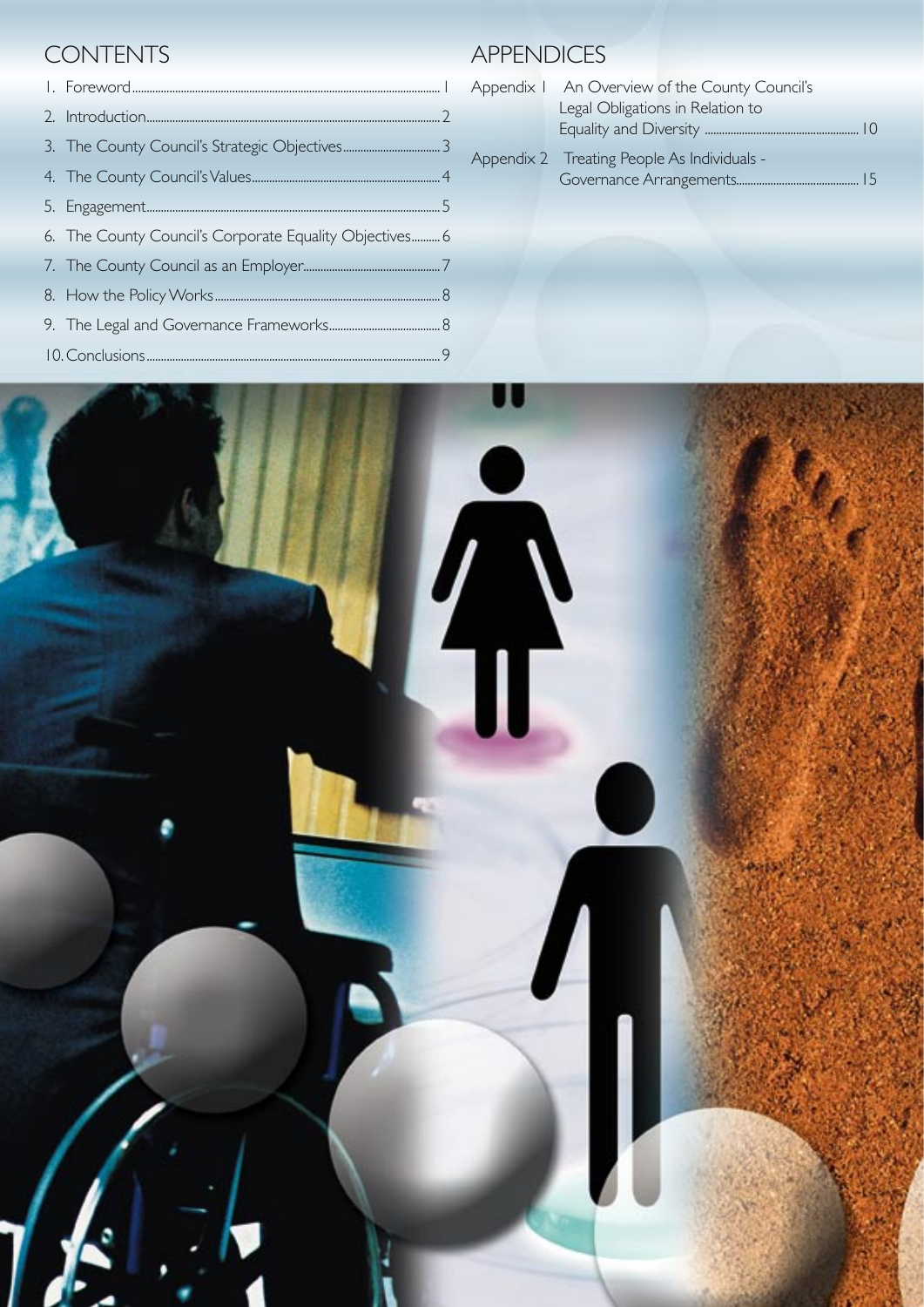# 1 FOREWORD



LOUISE GOLDSMITH LEADER - WEST SUSSEX COUNTY COUNCIL

#### What is this update and what does it do?

Welcome to the 2010 updated and refreshed Single Equality Scheme from West Sussex County Council, known as "Treating People As Individuals".

"The Treating People As Individuals" policy was first introduced in 2007, together with a number of Equality Action Plans. In this refresh, we look at the evidence on equality and say what we are doing to make life better for customers and staff of the County Council.

We know that we have made real progress over the past three years and this is confirmed not only by our achievement against action plan objectives, but also by new initiatives that we have undertaken since 2007. For example, our action plan set objectives to make 100% of public buildings (which could be made accessible) accessible; and to design and deliver training for staff on the "Treating People As Individuals" policy. We have achieved both of these objectives. In addition, we have organised community events, supporting Black, Asian and Minority Ethnic (BAME) and Lesbian, Gay, Bi-sexual and Transgender (LGBT) History months, as well as organising a public sector diversity conference in 2009.

We also know, however, that there is still work to be done. Certain parts of our community are more likely to live in poverty, be out of work and/or experience prejudice and abuse. We need to ensure that our services are designed and delivered for the benefit of all, including those vulnerable and marginalized communities. We are working hard to ensure that this is the case.

The refresh of the "Treating People As Individuals" policy has provided an opportunity to celebrate what we have achieved, review our current work and identify and assess the challenges that lie ahead.

#### What are we going to do with the "Treating People As Individuals" Policy?

The policy will be used to ensure that the priorities set in our corporate strategies and plans are proactive in promoting equality. The policy is the cornerstone of our commitment to being a customerfocused organisation.

We recognise the challenges facing all public sector organisations due to the current financial climate. In this context, it is important that we continue to work towards providing services that residents and customers need and want, so that we deliver on our promise to make the most of West Sussex.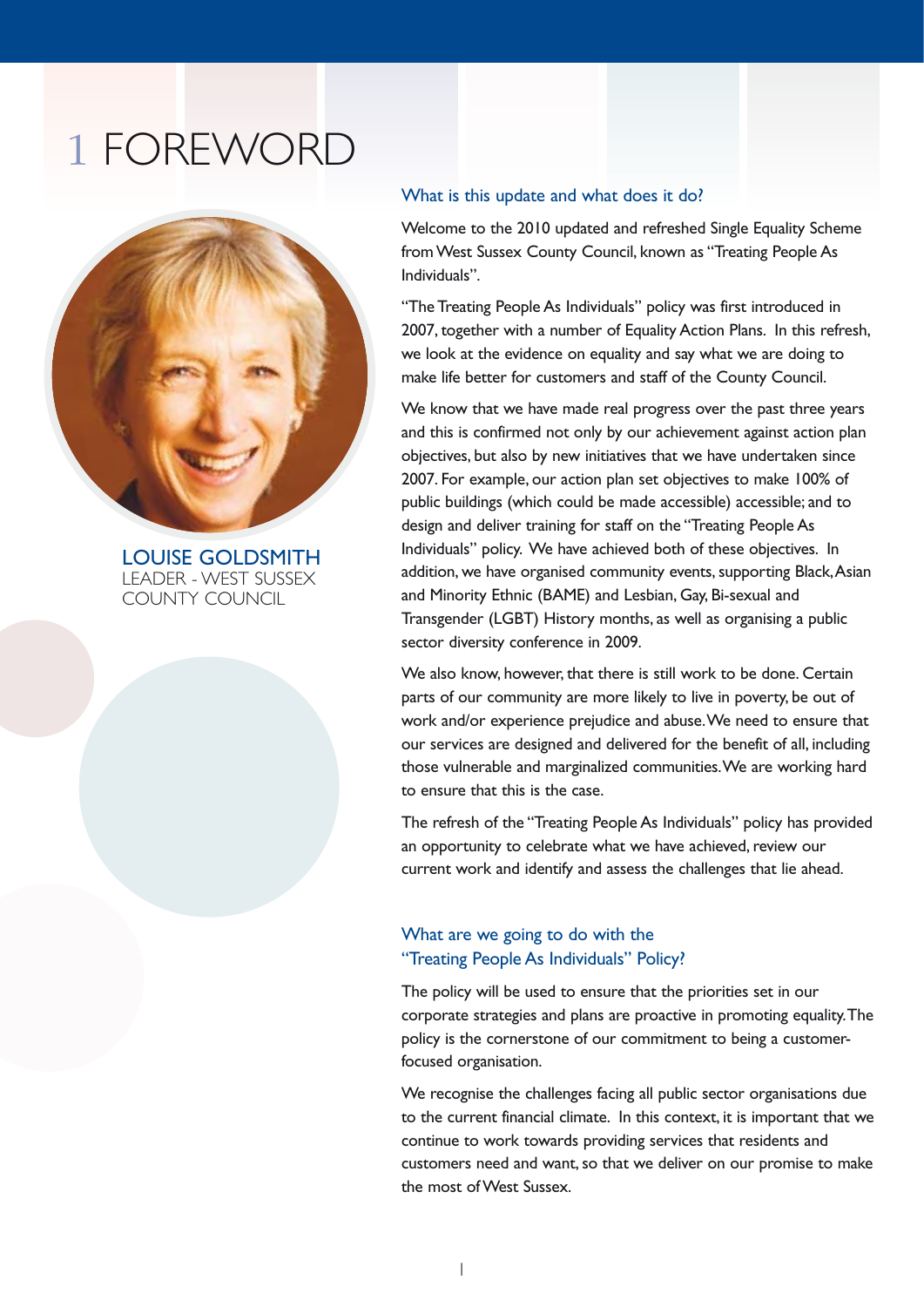

## **INTRODUCTION**

- 2.1 In 2007, the County Council developed and introduced the "Treating People As Individuals" (TPI) policy, which included a single equality scheme, based on the principle that the County Council exists to serve all the people of West Sussex. In addition to the policy, we developed Equality Action Plans, based on consultation with our customers and staff and implemented by individual directorates. Those plans are currently being reviewed and updated.
- 2.2 As the words "equality" and "diversity" are widely used and feature throughout this policy document, it is worth explaining what we mean by them. "Equality" means ensuring a framework that enables opportunity, access, participation and contribution on a fair and equal footing. "Diversity" acknowledges there are differences between people and that the organisation values and respects the variety of backgrounds, perspectives, values, and beliefs.
- 2.3 The County Strategy 2009-2013 (see section 3) outlines how the County Council will improve the ways in which we engage with the whole range of customers and communities to deliver excellent value for money services, when and where they want and need them.
- 2.4 One of the County Council's aims, expressed in the County Strategy, is to be a truly customerfocussed organisation. The TPI policy has been one of the key drivers in helping move toward this strategic aim.
- 2.5 The County Council has a clear commitment to ensure services deliver the most appropriate combination of quality, value and choice to all, and this commitment is encapsulated in the customer promise:

#### "**With you, for you** *Making the most of West Sussex*"

- 2.6 This promise means that we want to design services, manage services and develop standards with our residents and customers and that we will stand up for them and represent their interests. This shows a clear commitment to ensure services respond to what residents/customers need and want, so they can make the most of West Sussex.
- 2.7 The policy provides the focus for ensuring that in delivering on these priorities, directorates, business units and individual staff understand the County Council's commitment to being inclusive of all our communities. It also provides the mechanisms for ensuring this commitment is delivered through the business planning process and the targets we have set for improvement.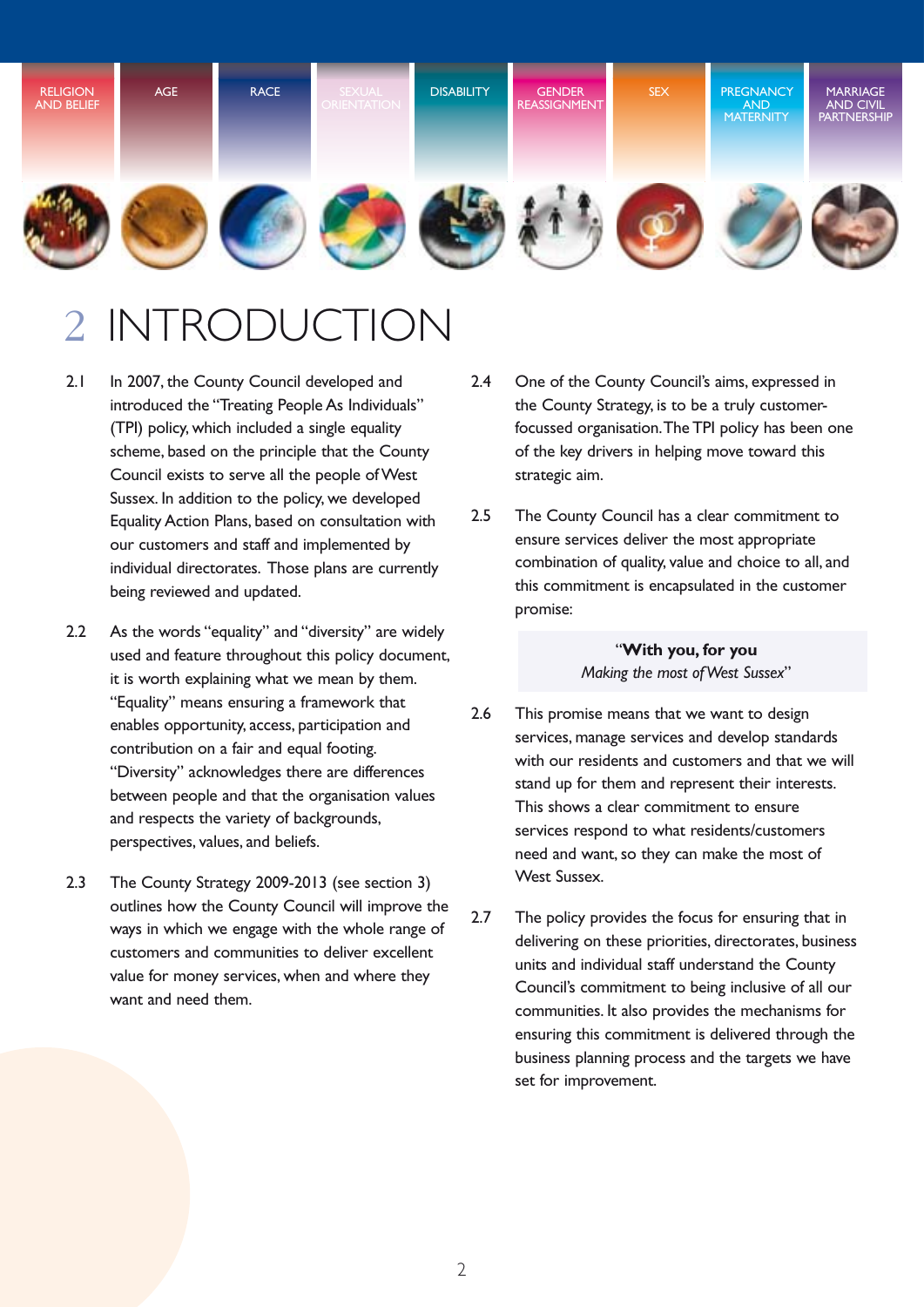## 3 THE COUNTY COUNCIL'S STRATEGIC OBJECTIVES

- 3.1 The County Council has agreed a four year County Strategy. This sets out what the County Council is trying to achieve in the period 2009–13. The County Strategy has four themes:
	- *Keeping West Sussex Working:* this is about supporting people and businesses through difficult economic times and laying the foundations for future prosperity.
	- *Keeping West Sussex Caring, Learning and Active:* this focuses on improving the quality of life for all, giving young people the best start in life and helping older and vulnerable people to maintain their independence.
	- *Keeping West Sussex Sustainable:* this means that we need to look after the environment, reduce congestion, improve our highways and develop sustainable transport. The strategy recognises the need to safeguard natural resources both now and for the future.
	- **B** *Keeping West Sussex Safe: Quite simply we* will work to keep the county safe for everyone in their daily lives and help to build a stronger cohesive community.
- 3.2 The influence of the County Council is much wider than the services it provides directly. The County Council works in partnership with a range of other bodies for example the health service, police, district and borough councils, the voluntary and community sector, businesses and many more. By working together we can do more and achieve more than we can individually.
- 3.3 We are working to develop our services with the people who use them. Following consultation in August 2010 the West Sussex Association for Disabled People (WSAD) responded that within Adult Services, WSCC has a good track record and a positive attitude towards involving disabled people in service development and provision. The successes of the Direct Payment and Individual Budget schemes highlight this.
- 3.4 We need, however, to ensure that this experience is repeated across all of our service areas and to learn from others as to what works best in a range of situations.



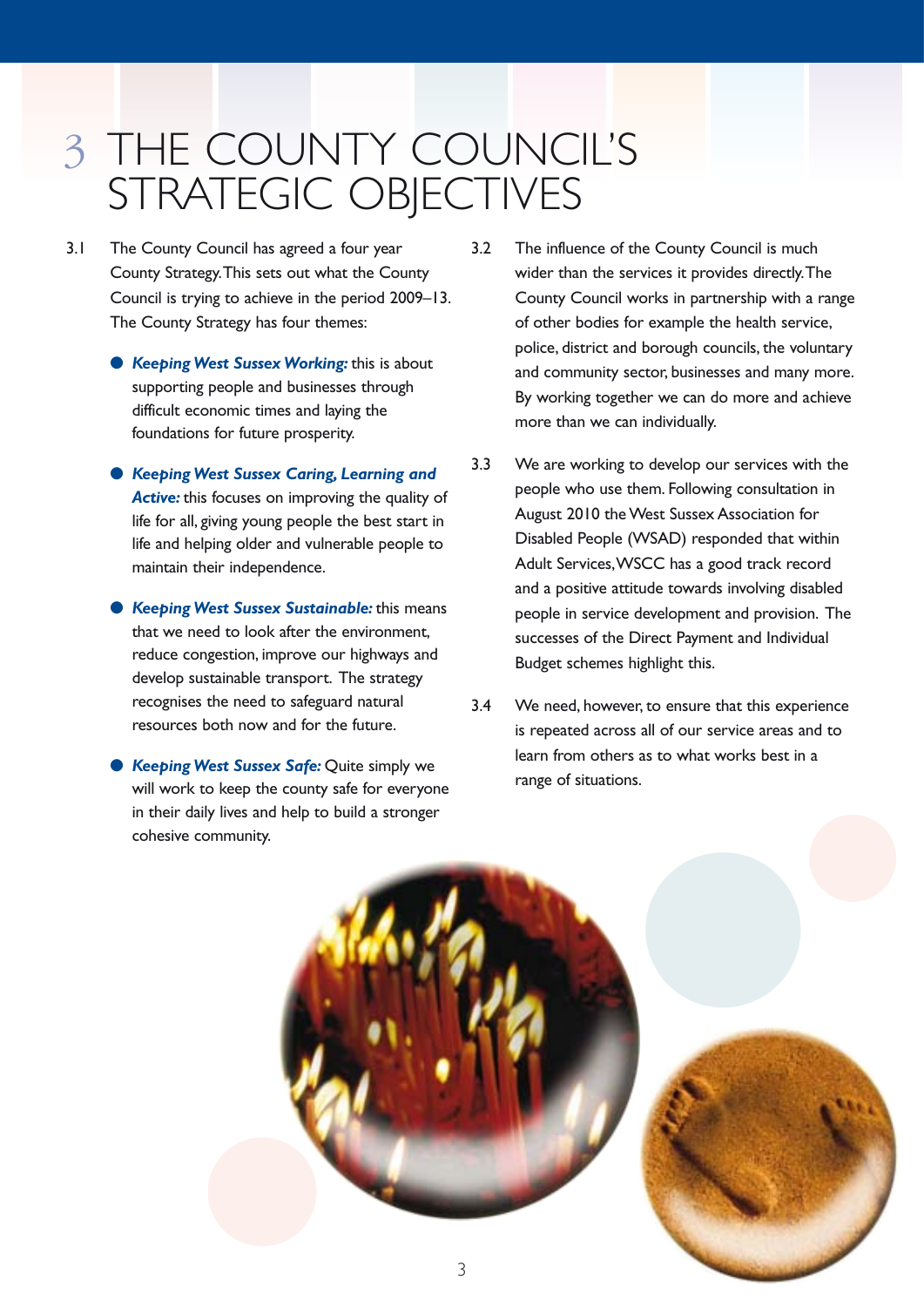# 4 THE COUNTY COUNCIL'S VALUES

- 4.1 The County Council has, through this policy, made a commitment to treat people as individuals. This commitment applies as much to the Council's staff as to its customers. It is underpinned by two important values – providing services to everyone and being a fair place to work.
- 4.2 When the policy was being developed, these values provided the foundation for our commitment to treating people as individuals and they remain valid in 2010.
- 4.3 We have further developed these values through our Promise Behaviours, where one of the 4 behaviours we expect to see all staff demonstrate is that "We build trust with customers and work with them to find the best solutions". This behaviour is measured against a positive indicator of "I see customers and colleagues as individuals with different needs".

4.4 We introduced a mechanism known as Customer Focus Appraisals (CFA), to ensure that the views of customers are built into the decision making processes of the County Council. The CFA ensures that the likely impact of a decision on customers is taken into account.

> A more detailed explanation of the CFA process can be found on our website: www.westsussex.gov.uk

- 4.5 We recognised the need to make all of our managers and front line staff aware of the Treating People As Individuals Policy and we funded a Diversity in Employment project to deliver a number of outcomes to support this. (See Section 7)
- 4.6 Our commitment to the values will be tested as we face up to changing demands and decisions associated with budget pressures on our services, particularly those provided to the more vulnerable members of our communities.

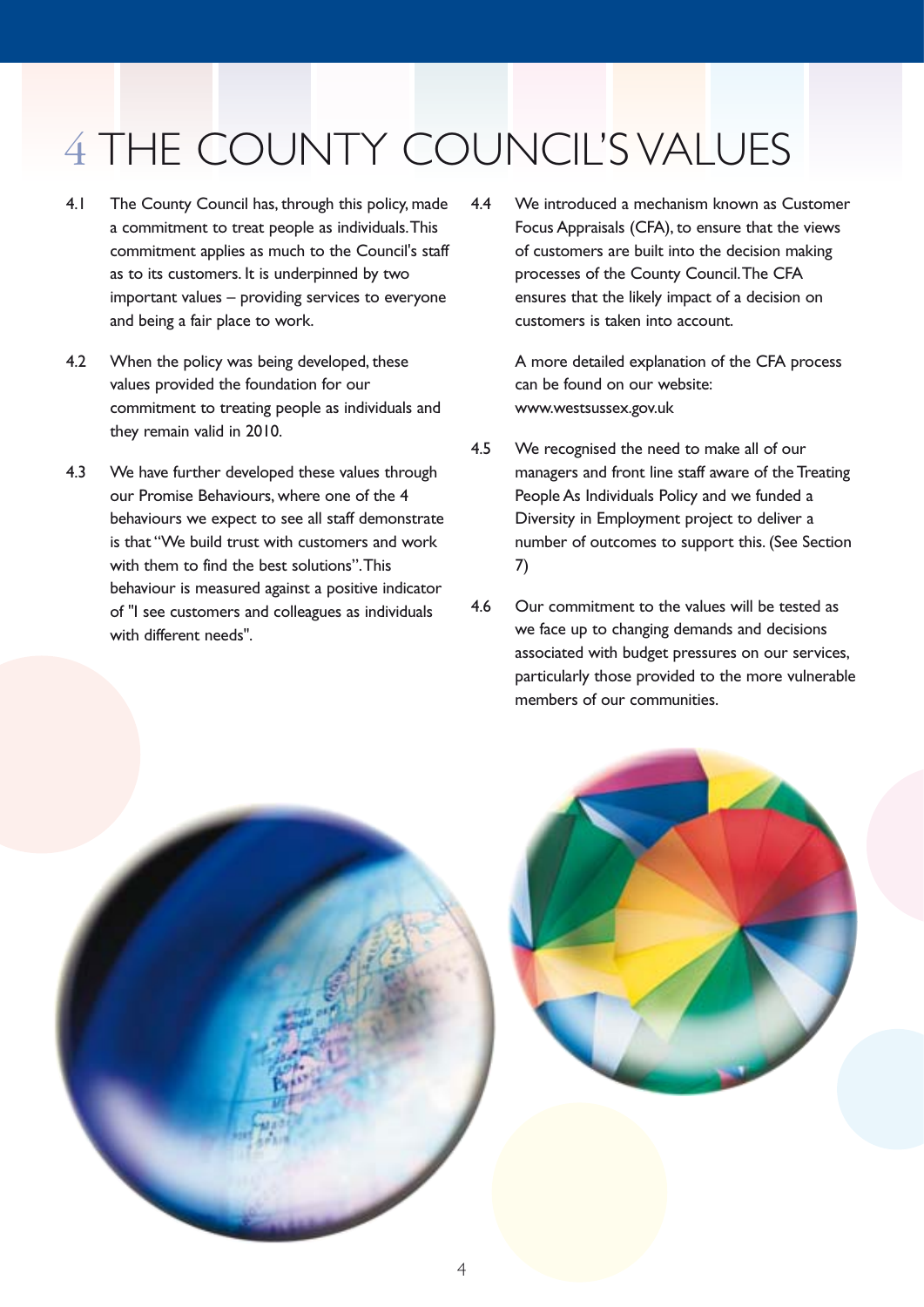# 5 ENGAGEMENT

- 5.1 Understanding the views of our residents and customers is vital if we are to continue to serve them properly. The County Council has a long standing commitment to involving its customers and communities in the development of its policies and services. For example, assessing the impact on all communities is a standard requirement in key decisions taken by elected members.
- 5.2 Equally important is the need to engage with staff at all levels in the organisation. This helps to ensure that the policy is meaningful to those staff who are key in ensuring that we do treat people as individuals.
- 5.3 We fund and support three Staff Groups who are actively involved in consultations on corporate and employment policies as well as a range of community based activities to promote services within our communities.
- 5.4 In order to ensure that the policy would continue to reflect these commitments, we carried out an engagement exercise with both customers and staff over the period of May to August 2010.
- 5.5 We reviewed our existing data and information on our diverse communities and identified gaps in our knowledge. We then worked with Equality Works, a leading consultancy in all areas of equality and diversity, who carried out a series of consultation meetings with external clients. We also held a number of internal focus groups. The report of their findings is available from our Customer Insight team.
- 5.6 All of the information that was collected will be analysed and used to support the inclusion of equality objectives in the corporate business planning process. Our corporate objectives are outlined at section 6.
- 5.7 Having set a target, we need to monitor our performance against it and, if this reveals a problem, adjust our approach to ensure the target is either met or revised. This will be undertaken as part of the County Council's corporate Performance Management System, monitored by the Council's Head of Performance.
- 5.8 We have a Corporate Consultation Toolkit, developed in 2007, which includes guidance on how to engage with all of our customers.



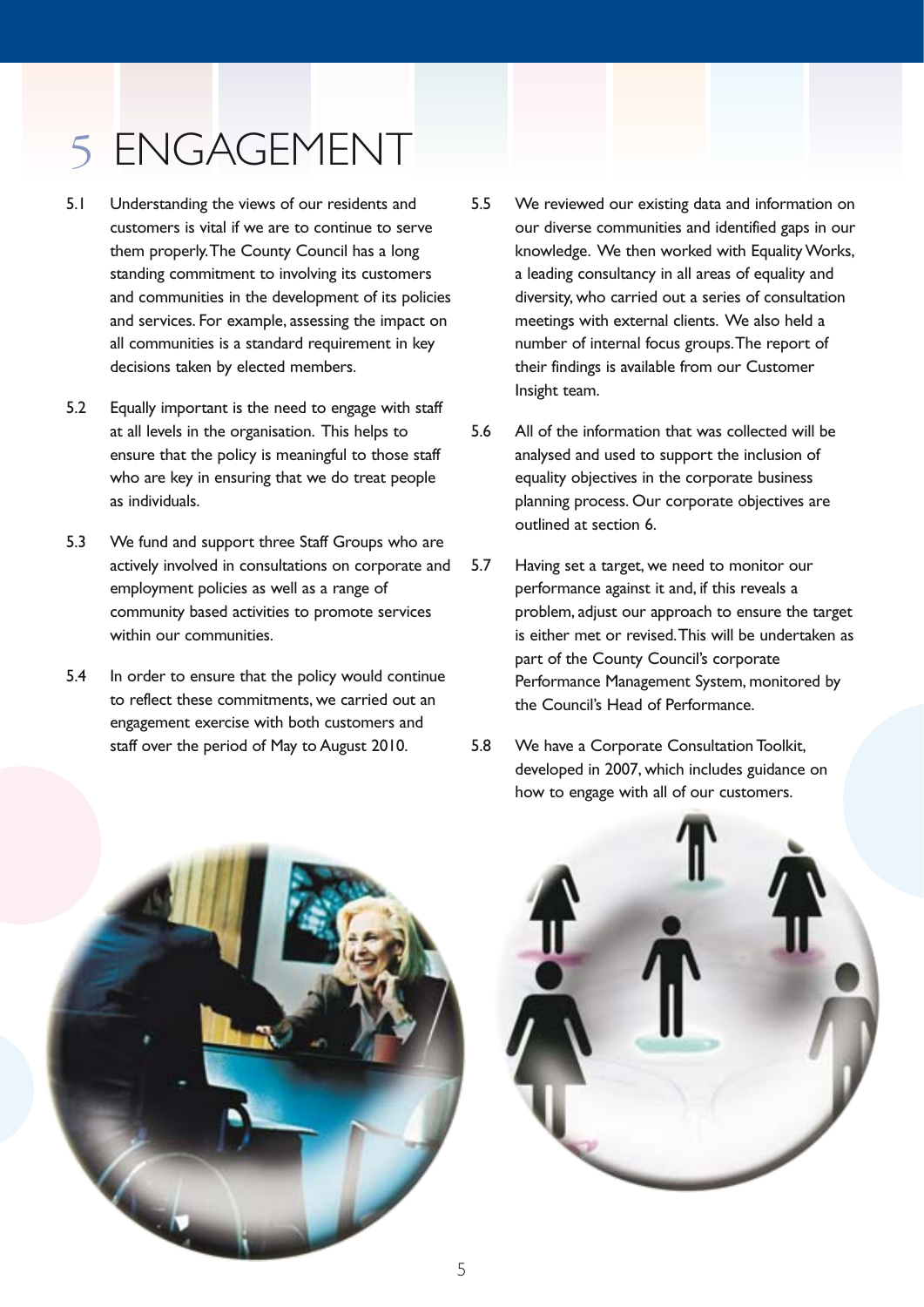## 6 THE COUNTY COUNCIL'S CORPORATE EQUALITY OBJECTIVES

Our corporate equality objectives were developed through the engagement and consultation process outlined at Section 5, together with the information held by our Customer Insight Team. These were agreed by the Chief Executive's Board on 11 October 2010 and approved by the Leader/Cabinet Member on 21 October 2010. The objectives are to:

- show leadership and commitment in promoting equality and inclusion;
- know our diverse communities and understand their changing needs;
- promote equality, diversity and good practice and ensure that the County Council is recognised by other authorities and agencies as as exemplar of good/exceptional practice;
- ensure that the County Council meets statutory requirements;
- promote equality and diversity objectives through our procurement strategy;
- actively engage our diverse communities in decision making processes to improve the services we provide;
- provide responsive services that meet the needs of our diverse communities and are accessible to all;
- have a workforce which reflects the diversity within our community where everyone is treated with dignity and respect;
- promote participation of under-represented groups in civic and public life; and
- ensure that elected members and staff have the knowledge and confidence to tackle equality and diversity issues and are ambassadors for the equality agenda.

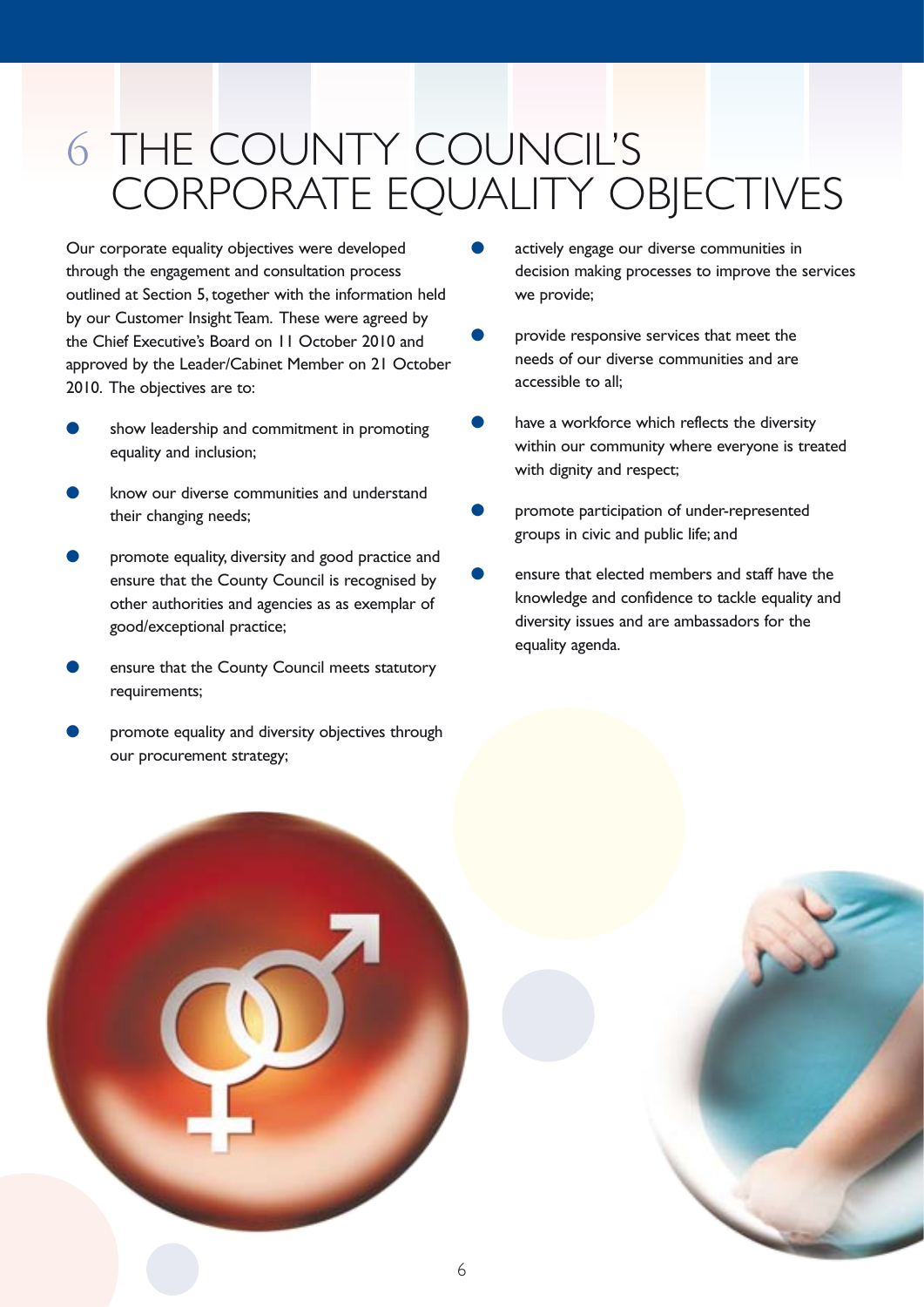## 7 THE COUNTY COUNCIL AS AN EMPLOYER

- 7.1 "Being a fair place to work" is at the heart of the County Council's approach to its employees.
- 7.2 In 2008, the County Council recognised that there was a need to develop a strategic approach to equality and diversity in employment by monitoring, analysing and reporting on the employment cycle. Funding was agreed for a Diversity in Employment Project to deliver this approach.
- 7.3 The project has delivered a number of successful outcomes on time and within budget. These included:
	- two e-learning modules on equality and diversity;
	- team workshops for front line staff on the Treating People As Individuals policy;
	- improved data and monitoring information on our workforce;
	- a corporate process and budget for reasonable adaptations in the workplace;
	- upgrading voice activated software to current top specification; and
	- an improved process for funding and supporting reasonable adjustments in the workplace.
- 7.4 The project, which ended in April 2010, has been a key measure in setting the foundation for embedding 'diversity' into the County Council's strategic employment policies and operational practice.
- 7.5 In addition, we have continued to support the work of our three staff groups, Lesbian, Gay, Bisexual and Transgender, Disabled and Black Asian and Minority Ethnic. We have been active in our communities through the promotion of events celebrating Black History Month, Pride and International Women's Day.
- 7.6 In October 2009 we organised a very successful one day conference, Developing Diverse Talent for public sector organisations across the South East of England. This was the first of its kind for the County and based on the evaluations and feedback, the Chief Executive's Board and the Leader of the Council have agreed that this should become a regular event.

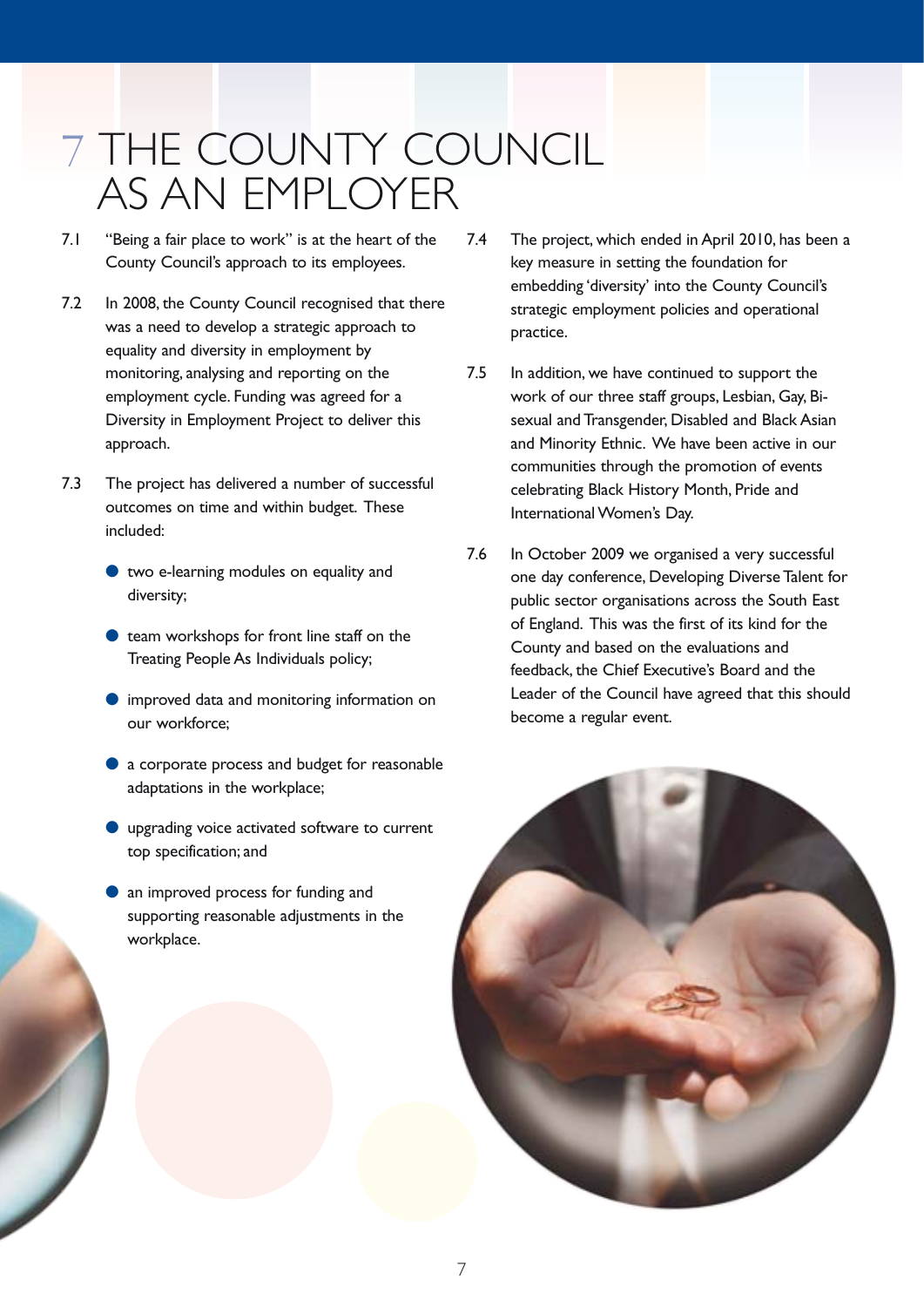## 8 HOW THE POLICY WORKS

- 8.1 The Treating People As Individuals policy 2010-13 is a refreshed version of the first Treating People As Individuals policy 2007-10. The policy enhances the range of major strategies that engage partners, communities and public services in the county. These are:
	- Working together for a better future: The West Sussex Sustainable Community Strategy
	- The West Sussex Corporate Strategy 2009-13.
- 8.2 The policy sets out the strategic direction for equality and diversity in West Sussex County Council over the next three years. It is not intended to provide the detail about specific objectives, these will be found in directorate business and service plans. Instead, it provides a framework against which such objectives can be developed.
- 8.3 The policy takes full account of current statutory requirements and legislation – particularly the 2010 Equality Act. It has been developed with a range of residents, customers and staff as described in section 5.

## 9 THE LEGAL AND **GOVERNANCE** FRAMEWORKS

- 9.1 The drivers for the policy are clearly stated in the Introduction – the commitment to treating people as individuals in order to design and deliver services to meet people's needs. There is also a requirement on the County Council to ensure that we comply with our legal obligations and a summary of these is contained in Appendix 1. We are refreshing our policy at a time when the Equality Act 2010 has received Royal Assent and the provisions of which will begin to be enacted from October 2010.
- 9.2 It is important to ensure ownership of the TPI policy at all levels across the County Council. As part of the work of the Equality Lead Officer Group, a governance framework and structure was developed and approved by the Cabinet Member and the Chief Executive's Board. The governance framework allows the County Council to be clear about its approach to equality and diversity, as well as providing arrangements for ensuring that issues can be properly addressed and/or escalated if necessary.
- 9.3 The framework is attached at Appendix 2.

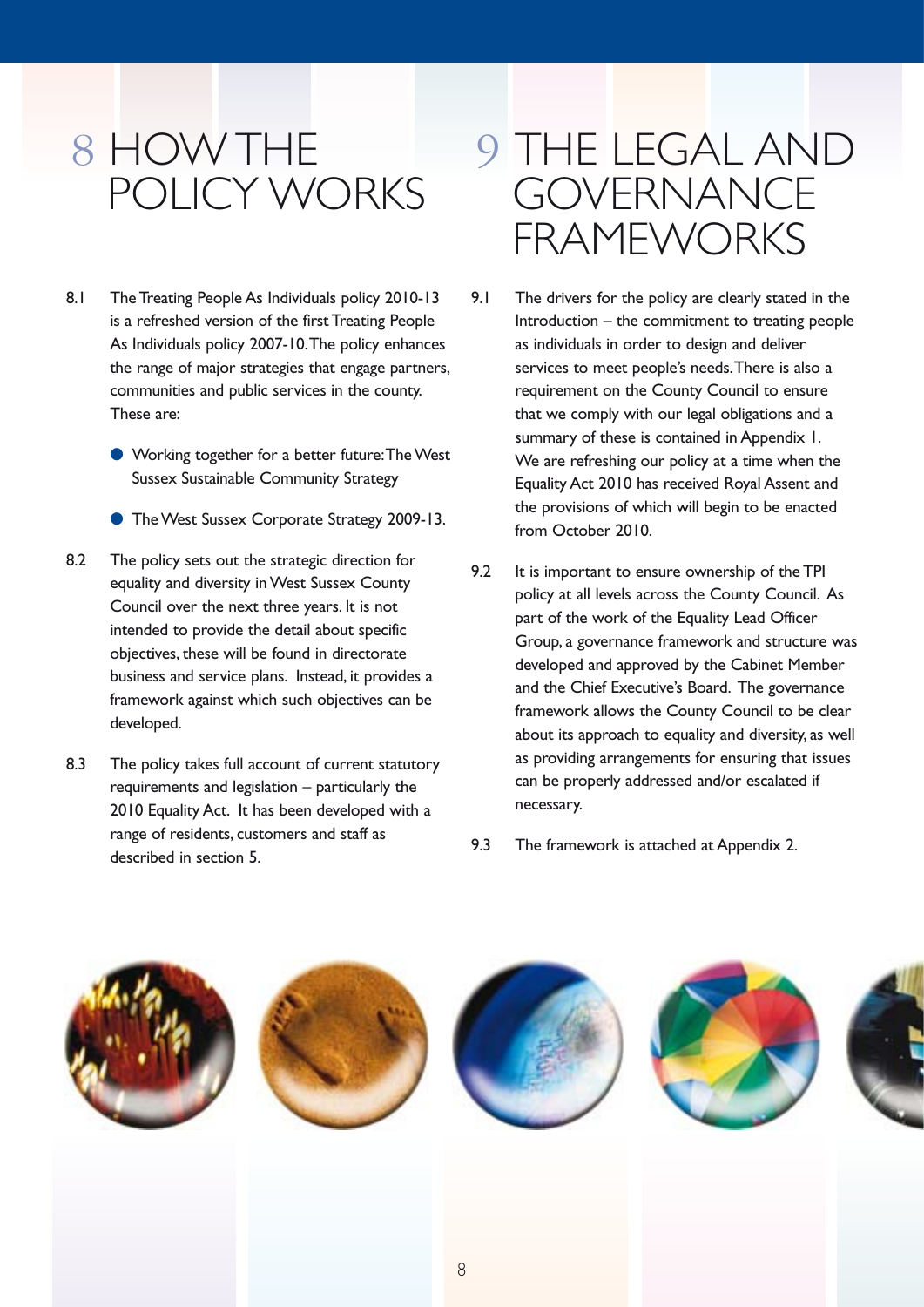# 10 CONCLUSION

- 10.1 This refreshed policy is a further step on the County Council's journey to becoming a more customer-focused organisation. It sets out our vision, our values and objectives.
- 10.2 We know that over the past three years we have achieved progress against our action plans, but we are aware of the challenge to maintain this progress against a background of severe financial and organisational pressures.
- 10.3 We know that as all public sector organisations face difficult challenges in maintaining vital services with less funding, those who already experience disadvantage are the people likely to suffer the most through the loss of services. We believe this makes it more important than ever that we continue to Treat People As Individuals and ensure that inequality does not become more prevalent.
- 10.4 We will, therefore, continue to monitor our actions and ensure our policy is kept up to date. We will also formally review it in line with our Corporate Strategy timescales and/or any legislative requirements.
- 10.5 The policy and appendices are published on our web site and can be made available in hard copy on request.
- 10.6 We will also publish annually our achievements against the outcomes identified in our Business Plans.









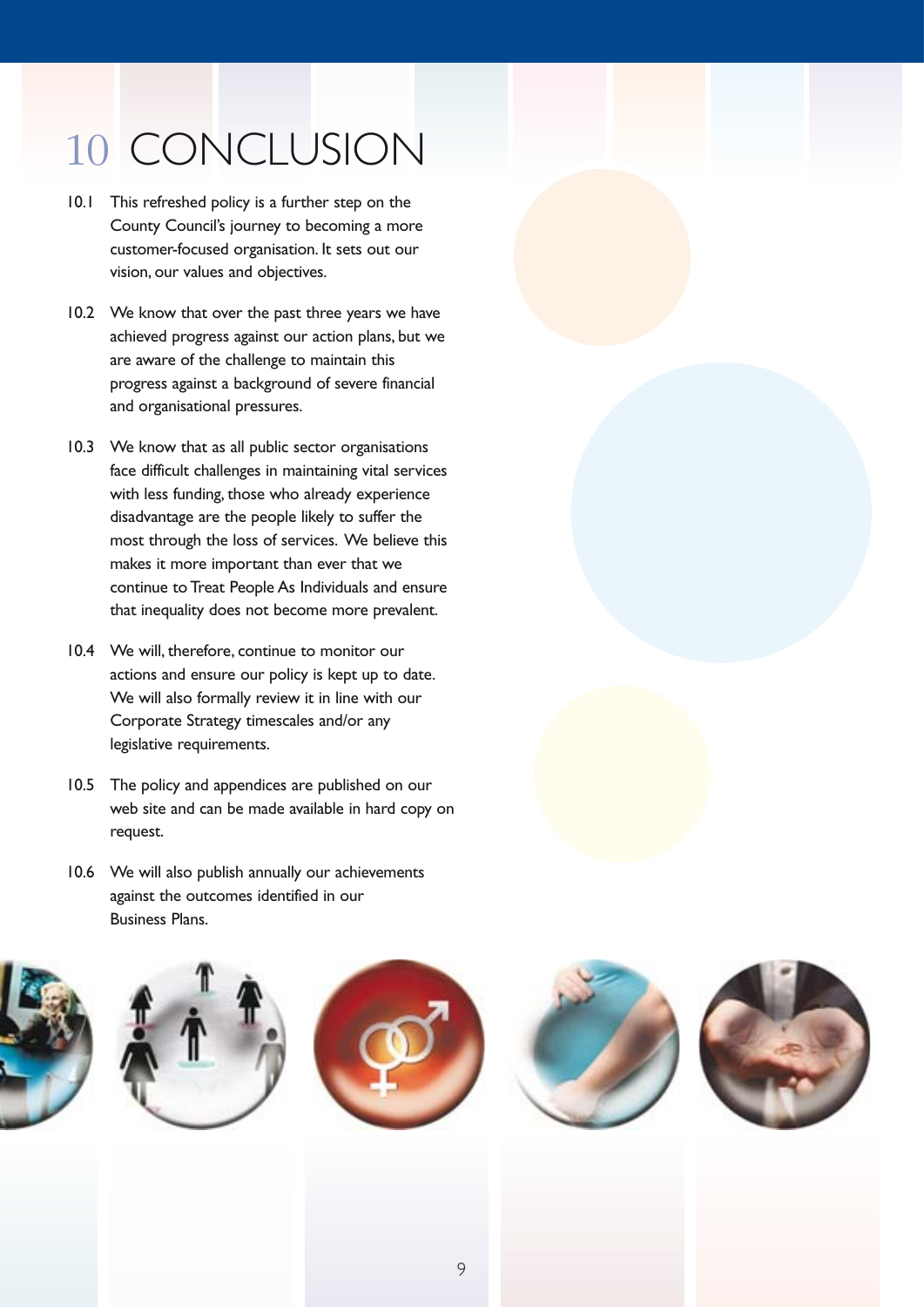## An Overview of the County Council's Legal Obligations in Relation to Equality and Diversity

#### **Overview and Summary**

The County Council has a wide range of legal obligations in relation to Equality and Diversity. These include specific duties imposed by various Equalities legislation (for example as an employer and public authority), general duties and the overarching obligations imposed by the Human Rights Act 1998. These obligations are welcomed.

The County Council is committed to meeting its Equalities obligations and doing so in a way which will make a positive difference to our staff, customers and communities.

We do not view these obligations in a tokenistic, tick box way. Instead, the aim is to view the obligations as levers for change which we can use to deliver better outcomes. This is in line with our overarching policy position on Treating People as Individuals.

This document aims to identify the broad legal obligations placed upon the County Council in relation to Equalities.

#### **The Legal Obligations**

Attached at Annexe 1 is a general and brief summary of the principal legal provisions in relation to Equality and Diversity. The summary is not comprehensive, because of the broad scope of Equalities and Diversity. The legislation is also evolving and so only the principal provisions are covered, including the new Equality Act 2010. This annexe should not be taken as definitive statement of the law on Equalities generally.

#### **Corporate Obligations**

In addition to the negative or restrictive obligations (for example obligations which prevent the County Council from discriminating against people) there are also positive obligations on the County Council. These require positive actions to achieve an outcome, for example eliminating unlawful discrimination or promoting equal opportunities.

The areas in which positive duties are most advanced are race, disability, gender and age. These general duties are often backed up by a specific duty to produce a scheme setting out the County Council's approach to the general duty including an action plan. These action plans will include an obligation to undertake impact assessments i.e. to consider the impact services, policies or practices have on specific groups and identify any barriers to access, or inequality in terms of outcome. The County Council has produced a Corporate Equality Scheme which, in addition to covering Race, Disability and Gender, also covers sexual orientation, age and faith.

#### **Human Rights**

The Human Rights Act 1998 does not create new rights for citizens. However it does allow citizens to enforce their existing rights under the European Convention on Human Rights in the domestic Courts in the UK. It also makes it unlawful for a public authority like the County Council to act to breach an individual's rights under the Convention.

The Convention confers a number of rights including the right to life, to freedom from detention, respect for privacy, and enjoyment of property and so on. The provision of services and decisions about the County Council's powers and duties may well engage an individual's Convention rights. Article 14 provides that, in respecting these rights, public Authorities may not discriminate on any ground including those specified, such as age or race. This list is not exhaustive, and so discrimination on grounds which are not specified will also be unlawful. However, Article 14 only applies to the enjoyment of rights under the Convention. It does not provide an overarching Convention right not to be discriminated against.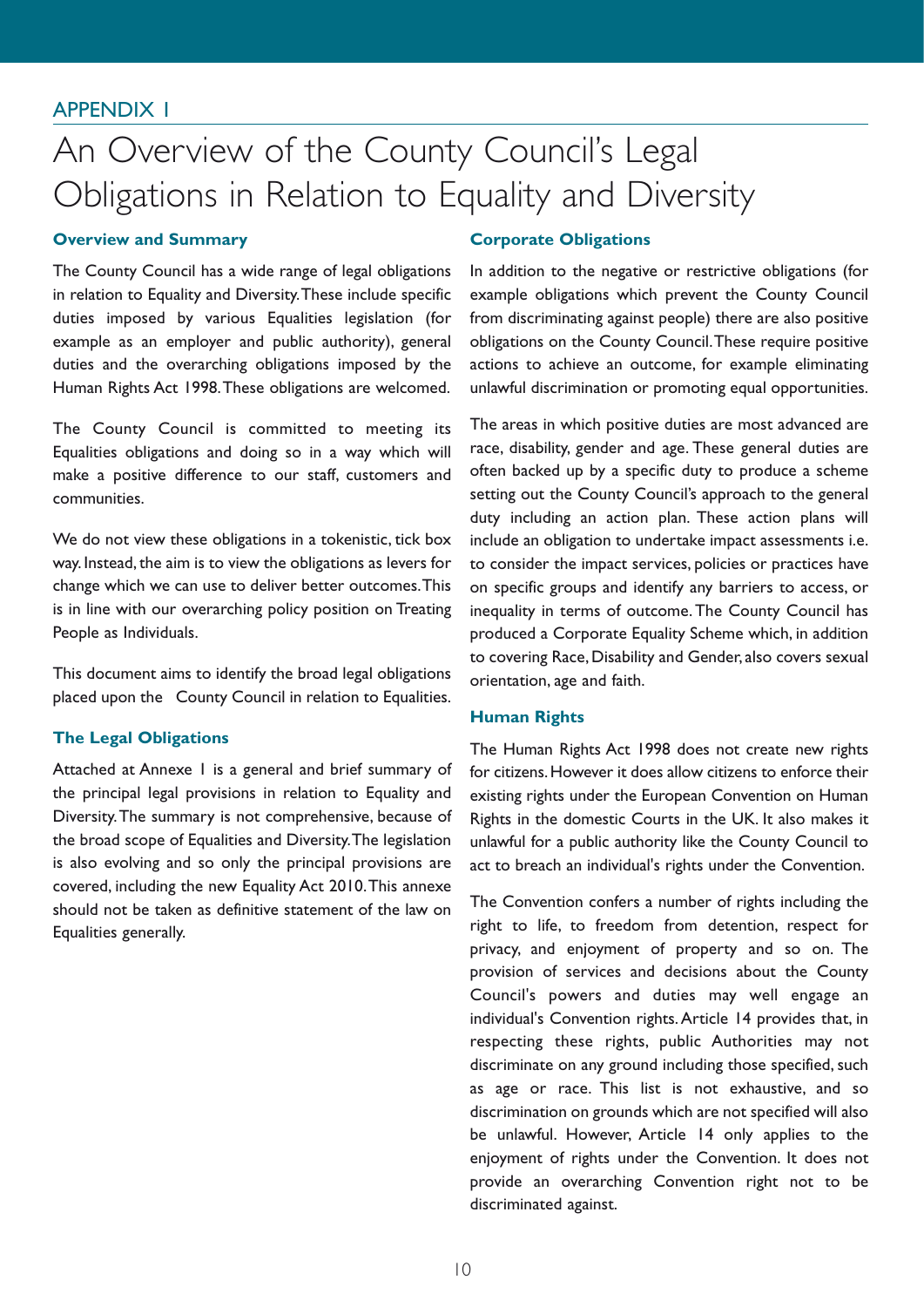### Legal Obligations in relation to Equalities and Diversity

This paper will provide brief guidance on some of the principal legal obligations arising under the following strands of Equality:

Disability; Race; Gender; Religion / Faith; Sexual Orientation; and Age.

There is much current Primary legislation (Statute) and Secondary legislation (Regulation or Statutory Instruments), which govern behaviour in these areas of Equality.

This paper has only covered the strands of Equality in brief. From October 2010, the law on Equalities has been streamlined under the new Equality Act 2010.

#### **A. Disability**

- 1. The Disability Discrimination Act 1995 (DDA) makes it unlawful to discriminate against disabled people in employment, the provision of goods or services and the buying or letting of land, and premises.
- 2. A person has a disability if they are someone who has a physical or mental impairment that has a substantial and long-term adverse effect on his or her ability to carry out normal day-to-day activities. This was the definition as at August 2010. From October 1st 2010, there is no longer a requirement that an impairment affects certain listed capacities (such as mobility, sight, hearing). Instead, there is a more general requirement that the impairment must be long-term and have an impact on a person's ability to carry out normal day-to-day activities.
- 3. The DDA also places a positive duty on public sector authorities to promote disability equality and requires the same to maintain a Disability Equality Scheme.
- 4. The DDA requires treatment of disabled people in the workplace in a way that either makes reasonable adjustments for them to maintain working and/or does not treat them less favourably.

#### **B. Race**

5. The Race Relations Act 1976 (as amended) (RRA) makes

it unlawful to treat a person less favourably than others on racial grounds. This means on grounds of race, colour, nationality (including citizenship) and national or ethnic origin.

- 6. The RRA provides protection in the fields of employment, education, training, housing and the provision of goods, facilities and services.
- 7. It also places a general duty to:

Eliminate unlawful discrimination;

Promote equality of opportunity; and

Encourage good relations between persons of different racial groups.

8. This general duty is supported by specific duties such as; to publish a Race Equality Scheme, which must be updated every 3 years.

#### **C. Gender**

9. The Equal Pay Act 1970 (EPA) gives an individual a right to the same contractual pay and benefits as a person of the opposite sex in the same employment, where the man and the woman are doing like work, or work rated as equivalent under a job evaluation, or work that it is of equal value.

The employer will not be required to provide the same pay and benefits if it can prove that the difference in pay or benefits is genuinely due to a reason other than one related to sex.

10.The Sex Discrimination Act 1975 (as amended) (SDA) prohibits sex discrimination against individuals in the areas of employment, education, and the provision of goods, facilities and services and in the disposal or management of premises. It also prohibits discrimination in employment against marriage, civil partnerships, pregnancy, maternity and those intending to undergo, or who are undergoing, or who have undergone gender reassignment. This covers less favourable treatment due to an employee's absence for the gender re-assignment treatment. The Equality Act 2010 now also prohibits discrimination on the grounds of gender reassignment to remove any requirement for the person to be under medical supervision.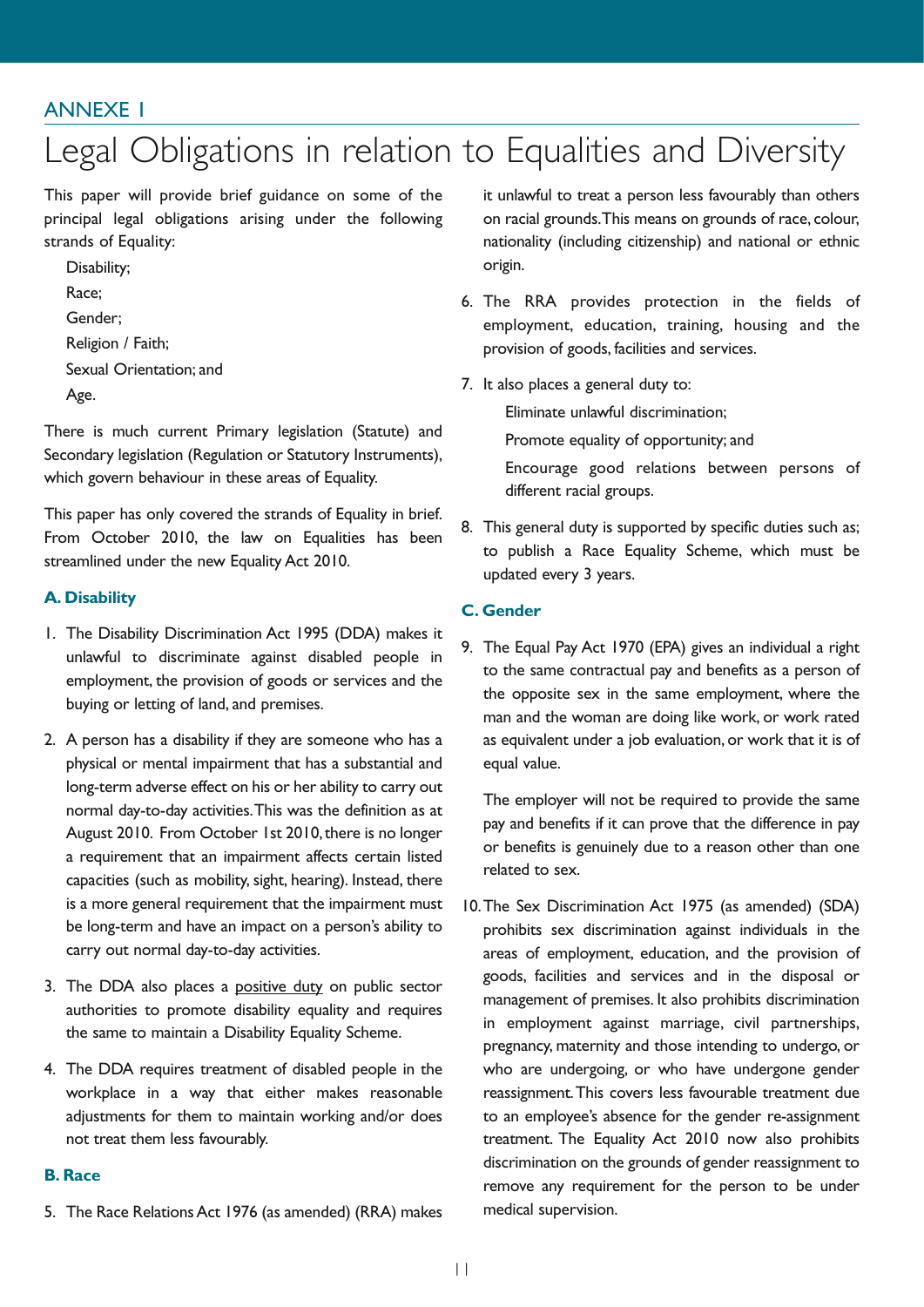### Legal Obligations in relation to Equalities and Diversity

11.The Equality Act 2006 created general and specific duties on public authorities to promote equality of opportunity between women and men ('the gender duty'), and prohibit sex discrimination in the exercise of public functions.

#### **D. Religion and Faith**

12.The Equality Act 2006 made discrimination unlawful on the grounds of religion or belief, in the provision of goods, facilities and services, education, the use and disposal of premises, and the exercise of public functions. It has been unlawful to discriminate on such grounds before this however, in the workplace, under the Employment Equality (Religion or Belief) Regulations 2003.

#### **E. Sexual Orientation**

13.The Equality Act 2006 made it unlawful (subject to certain exemptions) to discriminate on the grounds of sexual orientation in the areas of the provision of goods, facilities and services; the disposal and management of premises; education and the exercise of public functions. The Employment Equality (Sexual Orientation) Regulations 2003 had previously made discrimination on the grounds of sexual orientation unlawful in relation to employment and education.

#### **F. Age**

14.The Employment Equality (Age) Regulations 2006 cover all employees and workers of any age, protecting them from age discrimination. All aspects of employment are protected including, recruitment, employment terms and conditions, promotions, transfers, dismissals and training. There is currently a default retirement age of 65 years – this is however intended to be phased out by October 2011.

#### **G. Human Rights**

15.The Human Rights Act 1998 incorporates into UK law the European Convention on Human Rights, making civil and political rights enforceable by the Courts. The Convention is made up of Articles, of which Articles 2 to 12 and 14 are incorporated into UK law.

16.The HRA requires public authorities to act in a way that does not breach, or infringe an individual's Convention Rights. The term public authority includes bodies such as; the Police, Local Authorities, the Courts and Government Departments and Agencies.

#### **Equality Act 2010**

#### **Introduction**

"The Equality Act 2010 (EA) is intended to provide a legislative framework to protect the rights of individuals and advance equality of opportunity for all; to update, simplify and strengthen the previous legislation; and to deliver a simple, modern and accessible framework of discrimination law which protects individuals from unfair treatment and promotes a fair and more equal society" – Statement from the Government Equalities Office website.

The EA came into force from October 2010, but implementation will be staggered and so not all provisions will be introduced at the same time. The expected plan for introduction includes that the mains parts of the EA relating to employment, equal pay and services, education (further, higher and schools), public functions and associations will come into force in October 2010.

The public sector equality duty will commence from April 2011, along with the combined, or dual, discrimination provisions.

#### **Protected Characteristics**

The new EA sets outs 'protected characteristics', similar to what we know now in practice as 'strands' of equality; age, disability, gender reassignment, marriage and civil partnership, pregnancy and maternity, race, religion or belief, sex and sexual orientation. Individuals are protected from discrimination on these grounds.

#### **Types of Discrimination**

Anti-discrimination law has always prevented direct discrimination, indirect discrimination, harassment and victimisation, but the EA will extend the types of discrimination to include all of the following;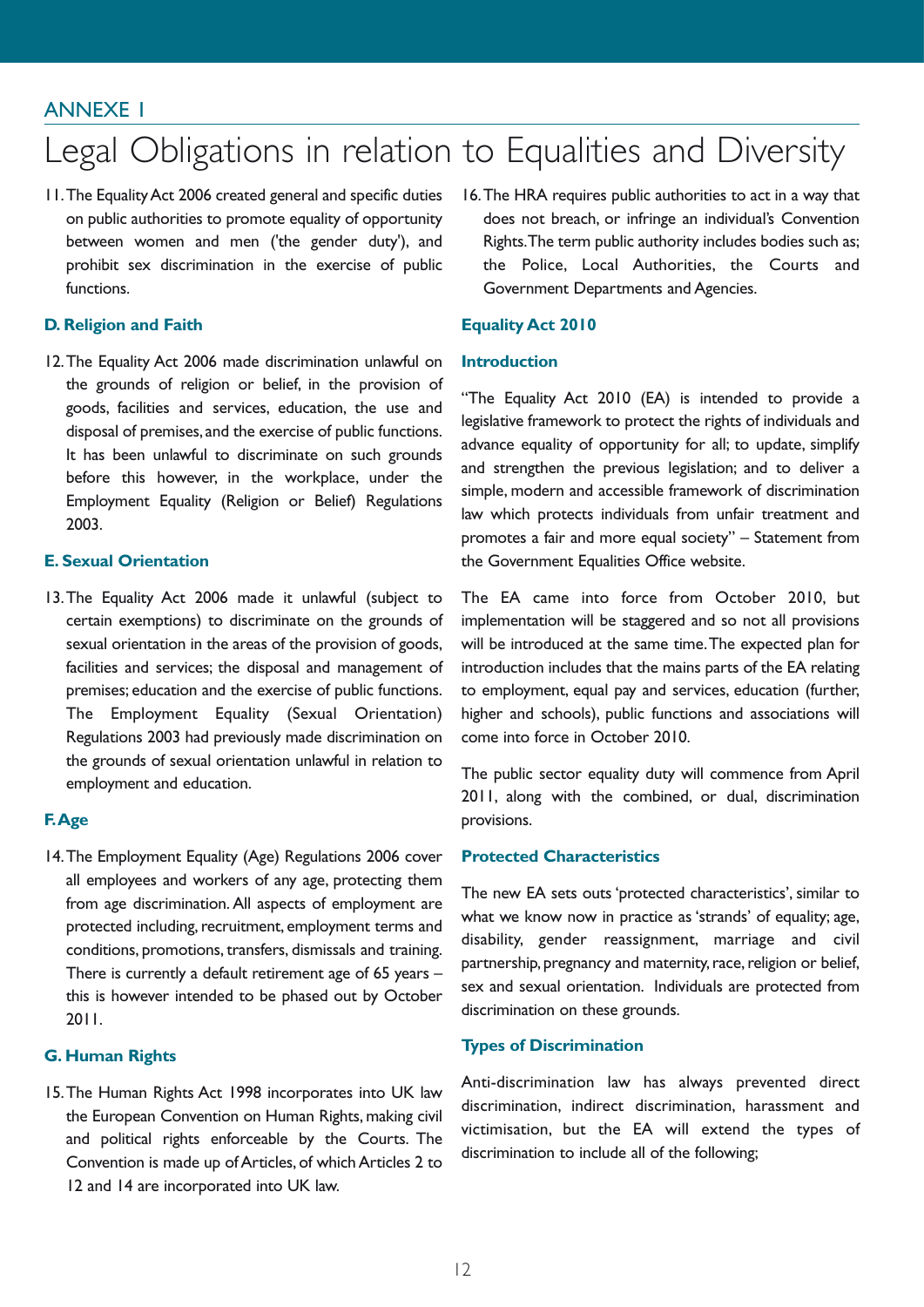## Legal Obligations in relation to Equalities and Diversity

#### **Associative Discrimination**

This is direct discrimination against an individual because they associate with someone who has a protected characteristic.

#### **Discrimination by Perception**

This is direct discrimination against an individual because others think they possess a particular protected characteristic.

#### **Direct Discrimination**

Someone is treated less favourably than another person because they possess a protected characteristic.

#### **Indirect Discrimination**

This is where there is a provision, criterion or practice that applies to everyone, but disadvantages a group of people who possess a particular protected characteristic.

#### **Harassment**

This is unwanted conduct relating to a protected characteristic that has the purpose or effect of violating a person's dignity, or creating a hostile, intimidating degrading, humiliating or offensive environment for the person. Employees can now complain of behaviour they find offensive even if it is not directed against them. This includes harassment based on association or perception.

#### **Harassment by a third party**

Employers are potentially liable for the harassment of their staff by people they don't employ, where this happens on more than 3 occasions  $-$  if it is in the course of their employment. These provisions are extended to cover all characteristics except for pregnancy and maternity, and marriage and civil partnership.

#### **Victimisation**

Someone is subjected to detriment because they have done, or it is believed they have done, or may do a protected act (i.e. bringing proceedings under the EA, giving evidence in connection with the same, or making an allegation that someone has contravened the EA).

There will also be combined, or dual, discrimination, which means that a person has suffered unfavourable treatment, because of a combination of two protected characteristics and further, special provisions dealing with pregnancy and maternity type discrimination.

It will allow claims to be brought in relation to two protected characteristics and will apply only to direct discrimination on the grounds of age, disability, gender reassignment, race, religion or belief, sex and sexual orientation. It is anticipated that this provision will come into effect in April 2011 at the earliest.

#### **Other EA changes**

The EA will also contain a number of changes regarding the definitions of characteristics (such as in disability, race and gender reassignment), there will also be defences of occupational requirements and genuine material factor in Equal Pay disputes (these are similar to current provisions).

#### **Positive Actions**

The EA will contain two positive action provisions – the first of which is to allow proportionate action to be taken to address disadvantage, or under representation, or to meet the particular needs of those who share a protected characteristic. This will allow local authorities to continue to use the positive action steps already in place under current positive duties. The second provision is allowing the use of positive action on a case by case basis when recruiting and promoting; ie selection from an under represented group if there is more than one suitable candidate to chose from.

#### **Public Sector Duties**

A single equality duty will be created for all of the protected characteristics, except for marriage and civil partnership. This new duty will place a proactive requirement on public bodies to have regard, in the exercise of their functions, to the need to;

- Eliminate unlawful discrimination, harassment, victimisation and any other conduct that is unlawful under the EA;
- Advance equality of opportunity between persons who share a relevant protected characteristic and persons who do not share it; and
- Foster good relations between persons who share a relevant protected characteristic and persons who do not share it.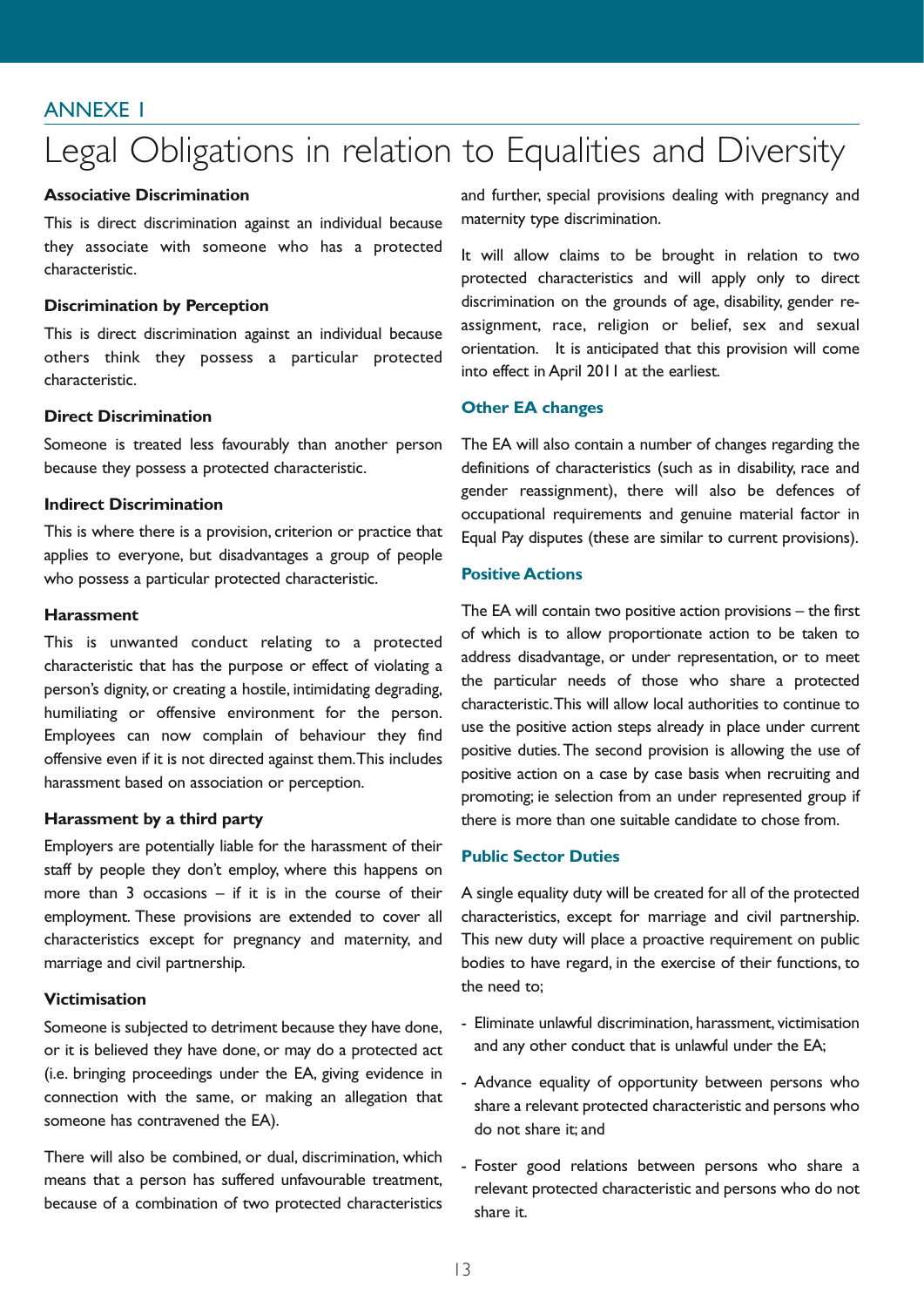### Legal Obligations in relation to Equalities and Diversity

The duty is not just to measure the impact of policies and services, but to consider in advance how they can ensure that everyone can appropriately use and access public services. There will be a further specific duty to achieve this; the equality reporting duty – for public sector employers to report specific workforce equality data.

Link to Local Government Employers Advisory Bulletin 566 June 2010 on The Equality Act 2010 – A Guide for Local Authority Employers

http://www.lge.gov.uk/lge/core/page.do?pageId=119651

#### **Equalities Legislation at a Glance**

This link provides a round-up of all the equality and diversity legislation that public bodies must be aware of, plus external links to the full legal texts;

http://www.idea.gov.uk/idk/core/page.do?pageId=5145524

The Office of Public Sector information contains a comprehensive list of all Statutes and Regulations generally;

http://www.opsi.gov.uk/

#### **General Information on Equalities Issues**

The Equality and Human Rights Commission (EHRC) have issued Codes of Practice for consultation to assist with various equalities issues arising. For example; sex discrimination, equal pay, gender equality, race equality in employment, racial equality in housing, employment and occupation and various disability codes for schools and education bodies, trade organisations and qualification bodies, and for access to services and transport. There are no statutory codes on sexual orientation, religion or belief and age discrimination.

The EHRC also has comprehensive website of the legislative framework, individuals' rights and guidance documents.

The Codes can be found at:

http://www.equalityhumanrights.com/legal-andpolicy/equality-act-codes-of-practice/

The general EHRC website address is: http://www.equalityhumanrights.com/

The Government Equalities Office (GEO) has responsibility for equality strategy and legislation. It is also the place to monitor the implementation of the Equalities Act 2010.

http://www.equalities.gov.uk/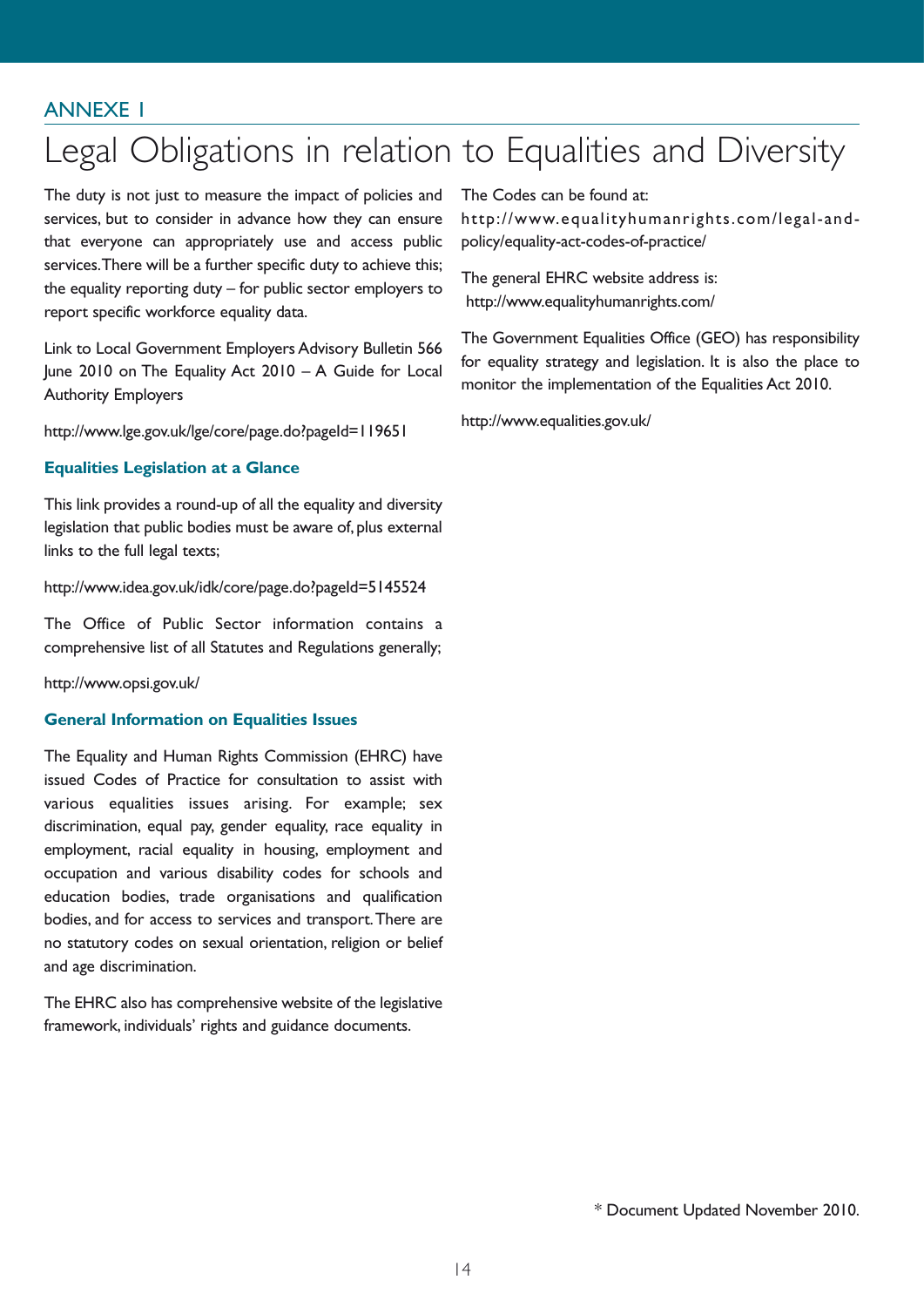### APPENDIX 2

## Governance Arrangements

| <b>Level</b>                                         | <b>Responsibilities</b>                                                                                                                                                                                                                                                                                                                                                                                                                                                                                                                 | Who                                                                                                               |
|------------------------------------------------------|-----------------------------------------------------------------------------------------------------------------------------------------------------------------------------------------------------------------------------------------------------------------------------------------------------------------------------------------------------------------------------------------------------------------------------------------------------------------------------------------------------------------------------------------|-------------------------------------------------------------------------------------------------------------------|
| Members & Cabinet                                    | Overall responsibility for ensuring<br>that service provision and otherwise<br>engaging with people is, where<br>reasonably possible, tailored to the<br>needs of the individual customer.                                                                                                                                                                                                                                                                                                                                              | Leader of the County Council                                                                                      |
| All the County Council's<br><b>Select Committees</b> | Examine and review decisions and<br>actions of the Cabinet and Cabinet<br>Members.                                                                                                                                                                                                                                                                                                                                                                                                                                                      | Policy and Resources Select<br>Committee                                                                          |
| Chief Executive's Board                              | Responsible for ensuring the<br>Corporate frameworks are in place<br>to deliver the policy, together with<br>the resources needed to achieve<br>positive outcomes for all customers                                                                                                                                                                                                                                                                                                                                                     | Chief Executive,<br><b>Executive Director</b><br>Communities<br><b>Executive Director Customers</b><br>and Change |
| <b>Equalities Lead Officer</b><br>Group<br>(ELOG)    | Provide strategic support to members<br>and the Chief Executive's Board in<br>setting equalities values and priorities.<br>Monitor and report on assessments<br>and reviews of policy/service. Ensure<br>corporate decisions are implemented<br>at directorate level.                                                                                                                                                                                                                                                                   | SMG Lead Officer for E&D.<br>Directorate Lead officers,<br>Staff Group Reps and TU rep.                           |
| <b>Business Unit Managers</b>                        | Take responsibility for raising<br>awareness of the Treating People as<br>Individuals Policy and act in<br>compliance with the policy. Delivering<br>policies, plans and guidance on<br>tackling inequality and making the<br>most of diversity.<br>Contribute to CFA's by generating<br>ideas and providing information that<br>supports a successful assessment and<br>better outcomes for individual<br>customers. Refer issues that need<br>Board/Member input via Directorate<br>Lead Officer to Equalities Lead<br>Officer Group. | <b>Members &amp; Cabinet</b>                                                                                      |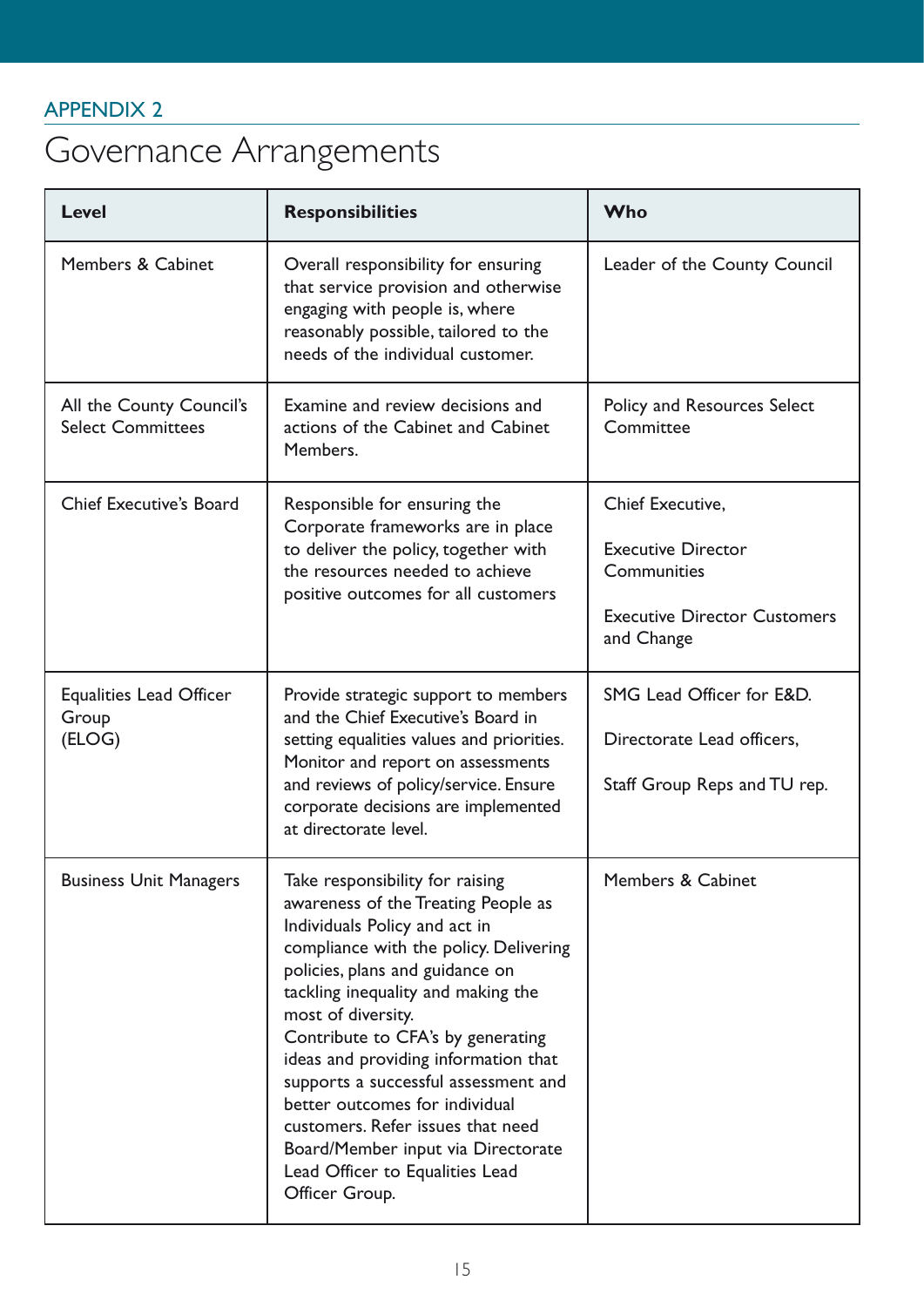### APPENDIX 2

## Governance Arrangements

| Level                                     | <b>Responsibilities</b>                                                                                                                                                                                                                           | Who                                                    |
|-------------------------------------------|---------------------------------------------------------------------------------------------------------------------------------------------------------------------------------------------------------------------------------------------------|--------------------------------------------------------|
| Head of Performance                       | Corporate responsibility for<br>monitoring performance against<br>targets, ensuring that if problems<br>occur, approaches are adjusted to<br>enable targets to be met.<br>Providing expert advice on the<br>equalities aspect of service-planning | Head of Performance and<br><b>Business Improvement</b> |
| All Staff – front line and<br>back office | Be aware of the Council's policy and<br>ensure compliance with all relevant<br>provisions.                                                                                                                                                        | Senior and Operational<br>Managers                     |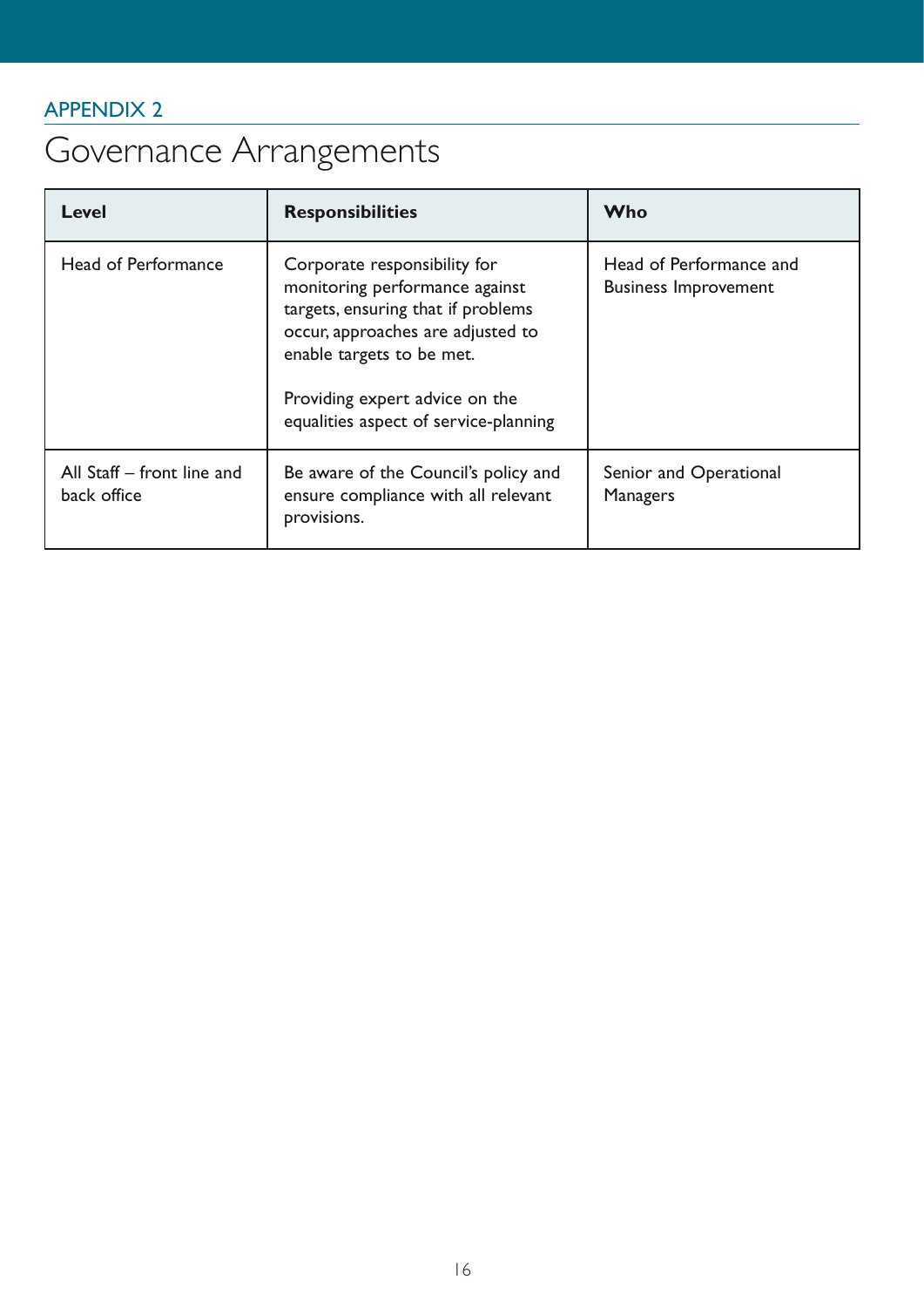